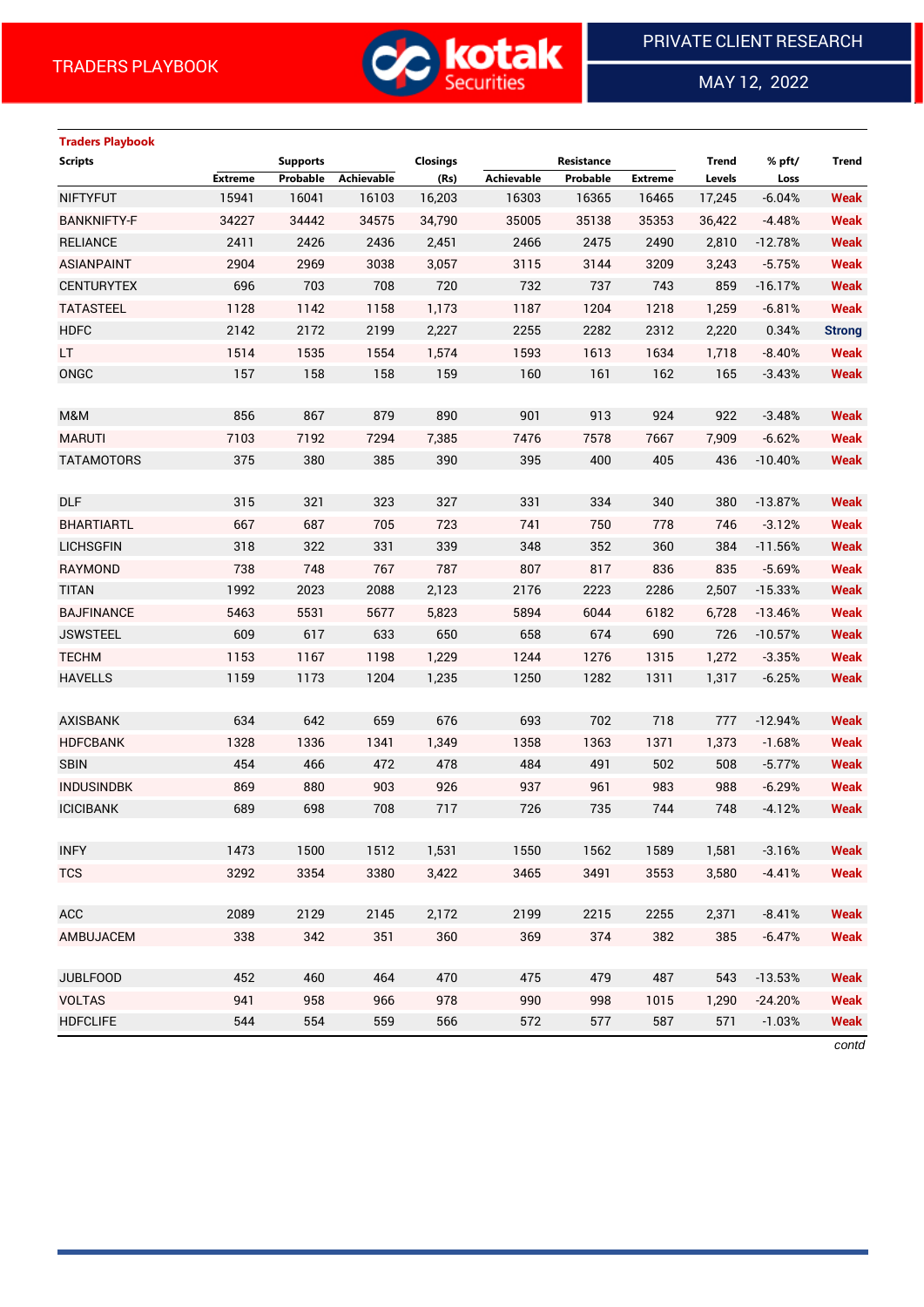### **Closing Pricess**

Closing price is that price at which a scrip closes on the previous day. Traders can start their intraday trade on this level. The stock or index should sustain above or below the closing price else you should exit the trade. Ideally, half a percent should be the stop loss above or below the closing price to enter the trade.

## **Trend**

Trend is the level at which the tendency of Indices and Stocks can be identified. For best results, you can use the 'Trend Remarks' to trade. A 'Weak' trend means that traders can trade with a negative bias. If the trend is 'Strong', you can trade long with a positive bias. Base price should be the closing price.

## **Achievable (Supp/Resis)**

It is the price which can be achieved if the Index/Stock trades above or below the closing price. During normal course of trading, first levels are important as one can take profits around first resistance and supports levels.

# **Probable (Supp/Resis)**

It's a second resistance/support and can be achieved if stocks/indices are in trending mode. Events can lead stocks and indices to reach these levels.

#### **Extreme levels**

Sometimes, the stocks fall or rise to their average lowest or highest levels FOR THE DAY and that may act as an excellent contra buying or selling opportunity with a stop loss given in the table. This means buying around extreme support and selling around extreme resistance strictly with a given stop loss. For e.g. If the extreme support for Nifty is given at 5605, and in case the market comes down to similar levels, then you can initiate long positions with the given 'stop loss for long' in the column, say at 5585. If it breaks 5585 then the trader must exit the position. This is valid on both the sides.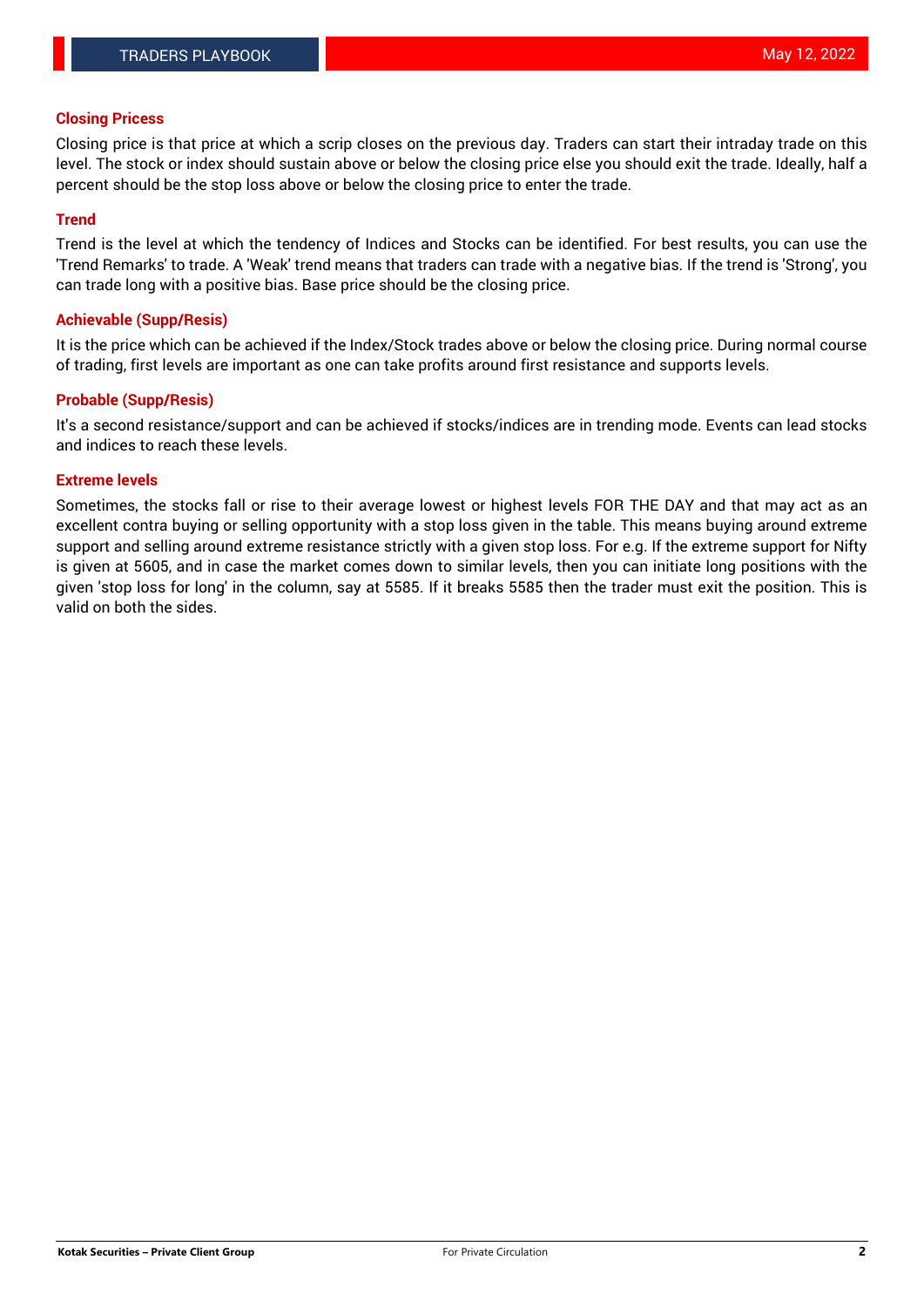# **RATING SCALE (PRIVATE CLIENT GROUP)**

| <b>BUY</b>             | -                 | A condition that indicates a good time to buy a stock. The exact circumstances of the signal will be determined by the indicator that an<br>analyst is using.  |
|------------------------|-------------------|----------------------------------------------------------------------------------------------------------------------------------------------------------------|
| SELL                   | $\qquad \qquad -$ | A condition that indicates a good time to sell a stock. The exact circumstances of the signal will be determined by the indicator that an<br>analyst is using. |
| <b>Stop Loss Order</b> | $\qquad \qquad -$ | An instruction to the broker to buy or sell stock when it trades beyond a specified price. They serve to either protect your profits or<br>limit your losses.  |

#### **FUNDAMENTAL RESEARCH TEAM (PRIVATE CLIENT GROUP)**

**Shrikant Chouhan Arun Agarwal Amit Agarwal, CFA Hemali Dhame** Head of Research Auto & Auto Ancillary Transportation, Paints, FMCG Banking & Finance shrikant.chouhan@kotak.com arun.agarwal@kotak.com agarwal.amit@kotak.com Hemali.Dhame@kotak.com

**Jatin Damania Purvi Shah Rini Mehta K. Kathirvelu** Metals & Mining, Midcap **Pharmaceuticals** Research Associate Support Executive jatin.damania@kotak.com [purvi.shah@kotak.com](mailto:purvi.shah@kotak.com) rini.mehta@kotak.com [k.kathirvelu@kotak.com](mailto:k.kathirvelu@kotak.com)

**Sumit Pokharna Pankaj Kumar** sumit.pokharna@kotak.com pankajr.kumar@kotak.com +91 22 6218 6438 +91 22 6218 6434

 $+91$  22 6218 6432

Oil and Gas, Information Tech Construction, Capital Goods & Midcaps

+91 22 6218 5408 +91 22 6218 6443 +91 22 6218 6439 +91 22 6218 6433

**TECHNICAL RESEARCH TEAM (PRIVATE CLIENT GROUP)**

[shrikant.chouhan@kotak.com](mailto:shrikant.chouhan@kotak.com) [amol.athawale@kotak.com](mailto:amol.athawale@kotak.com) Research Associate +91 22 6218 5408 +91 20 6620 3350 [sayed.haider@kotak.com](mailto:sayed.haider@kotak.com)

**Shrikant Chouhan Amol Athawale Sayed Haider**

+91 22 62185498

# **DERIVATIVES RESEARCH TEAM (PRIVATE CLIENT GROUP)**

 $+91$  22 6218 5497

**Sahaj Agrawal Prashanth Lalu Prasenjit Biswas, CMT, CFTe** [sahaj.agrawal@kotak.com](mailto:sahaj.agrawal@kotak.com) [prashanth.lalu@kotak.com](mailto:prashanth.lalu@kotak.com) [prasenjit.biswas@kotak.com](mailto:prasenjit.biswas@kotak.com)